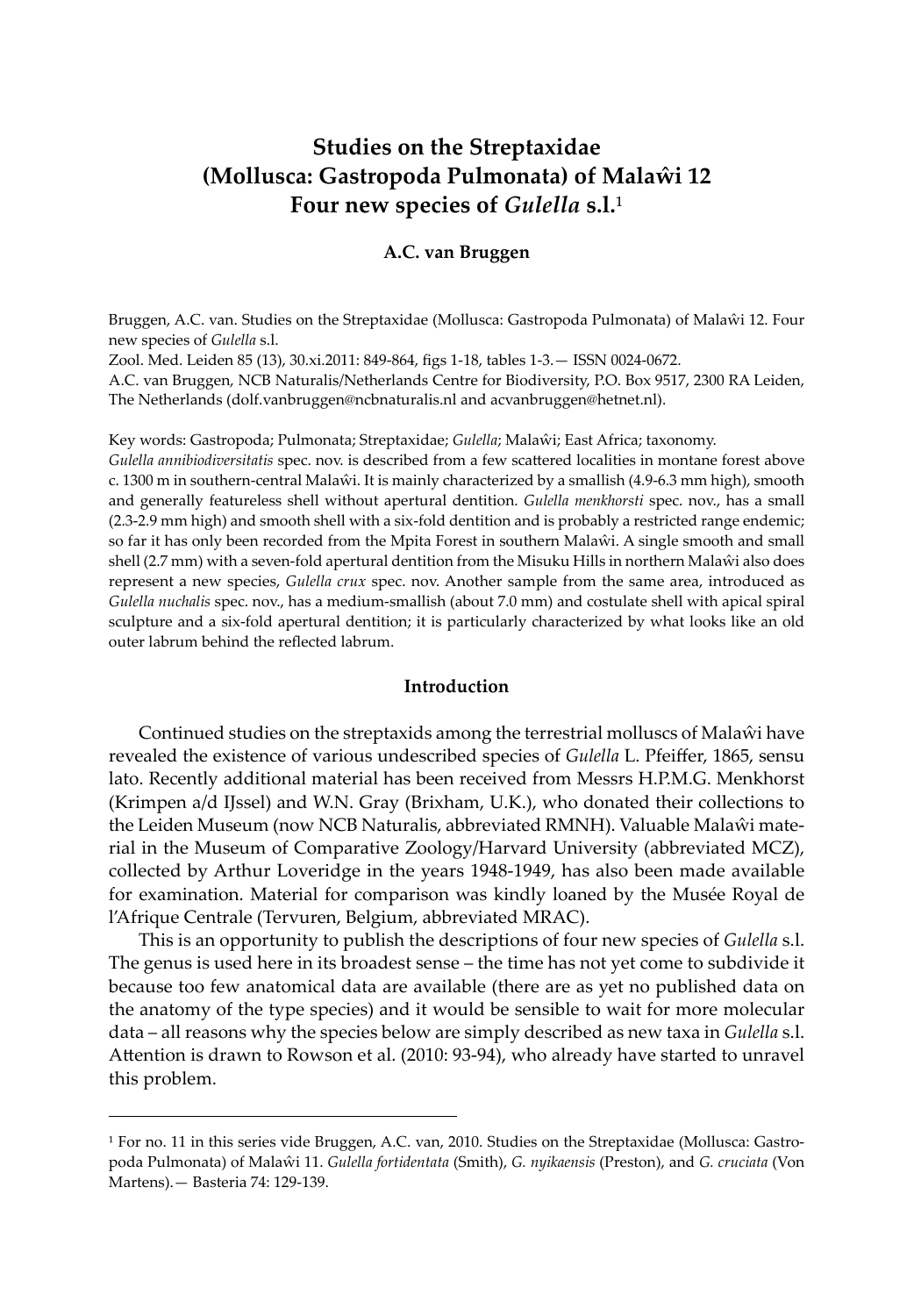The abbreviation l/d stands for the ratio length/major diameter as an indication of the shape of the shell; l/d values are calculated from micrometer readings before conversion to mm.

### *Gulella annibiodiversitatis* **spec. nov., a new species without apertural dentition**

Specimens of a *Gulella* taxon with a smallish, smooth and generally featureless shell without apertural dentition were collected by the author during field work in Malaŵi in 1988 and 1990. New material from the H.P.M.G. Menkhorst and W.N. Gray collections in the Leiden Museum has supplied additional specimens. An extensive search through material in various collections and relevant literature have shown it to represent a new species.

### *Gulella annibiodiversitatis* spec. nov. (figs 1-2)

Material.— Malaŵi, Thyolo Dist.: Thyolo Mt., above Satemwa Estate, in leaf litter on thin soil between rocks in rain forest, c. 1300 m, 7.x.1979, leg./don. W.N. Gray, WNG1086, "live animal cream" (RMNH Mol. 131909, holotype, figs 1-2; RMNH Mol. 131911, 3 paratypes); Thyolo Mt., c. 16°05'S 35°03'E, evergreen forest leaf litter, c. 1400 m, 6.viii.1983, leg./don. H.P.M.G. Menkhorst (RMNH Mol. 131912, 1 paratype); Zomba Dist.: Zomba Plateau, Chingwe's Hole Nature Trail, leaf litter, c. 1900 m, 15.v.1988, leg. A.C. & W.H. van Bruggen, STA 1988-01 (RMNH Mol. 131913, 1 paratype); Nkhata Bay Dist.: Viphya Mts., Chamambo Hill evergreen forest E. of road M1 at Chikangawa, leaf litter, 1790-1800 m, 26.vi.1990, leg. A.C. & W.H. van Bruggen, STA 1990-16 (RMNH Mol. 131914, 2 paratypes).

Diagnosis.— A species of *Gulella* s.l. characterized by a smallish to medium-sized (4.9- 6.3 mm), slender, smooth and generally featureless shell without apertural dentition.

Description.— Shell (figs 1-2) smallish to medium-sized (4.9-6.3 mm), cylindrical, greatest width below the middle, always more than twice as long as wide, transparent when fresh to whitish when worn. Umbilicus rimate to completely closed. Spire produced, hardly tapering, sides parallel to at most subparallel, not convex, apex flattened, hardly obtusely conical to mamillate, smooth, rarely somewhat pitted. Whorls fiveand-three-quarters to six-and-a half, hardly convex, smooth but under high magnification with traces of very faint spiral sculpture, growth lines barely visible, not even behind the labrum. Sutures impressed, fairly shallow, simple and filiform. Aperture subovate, wide open and not obstructed by apertural dentition (i.e. the shell is completely edentate), always somewhat higher than wide, peristome slightly incrassate and reflected, columella with a slight columellar twist. Of course, because of the absence of apertural dentition, there is no external depression behind the labrum.

The twist of the columella, visible in front view, may possibly be interpreted as a columellar lamella. However, this is observed in most 'edentulous' taxa, sometimes more or less marked than in the present taxon, and normally in these shells this is not considered part of the apertural dentition.

Measurements of shell: 4.9-6.3 × 2.1-2.5 mm, l/d 2.11-2.66, length last whorl 2.7-3.1 mm, aperture height × major diameter  $1.6$ - $2.0$  ×  $1.3$ - $1.6$  mm, whorls  $5\frac{3}{4}$ - $6\frac{1}{2}$  (see table 1).

Animal.— Unknown, but field notes of the W.N. Gray specimen state: "animal cream".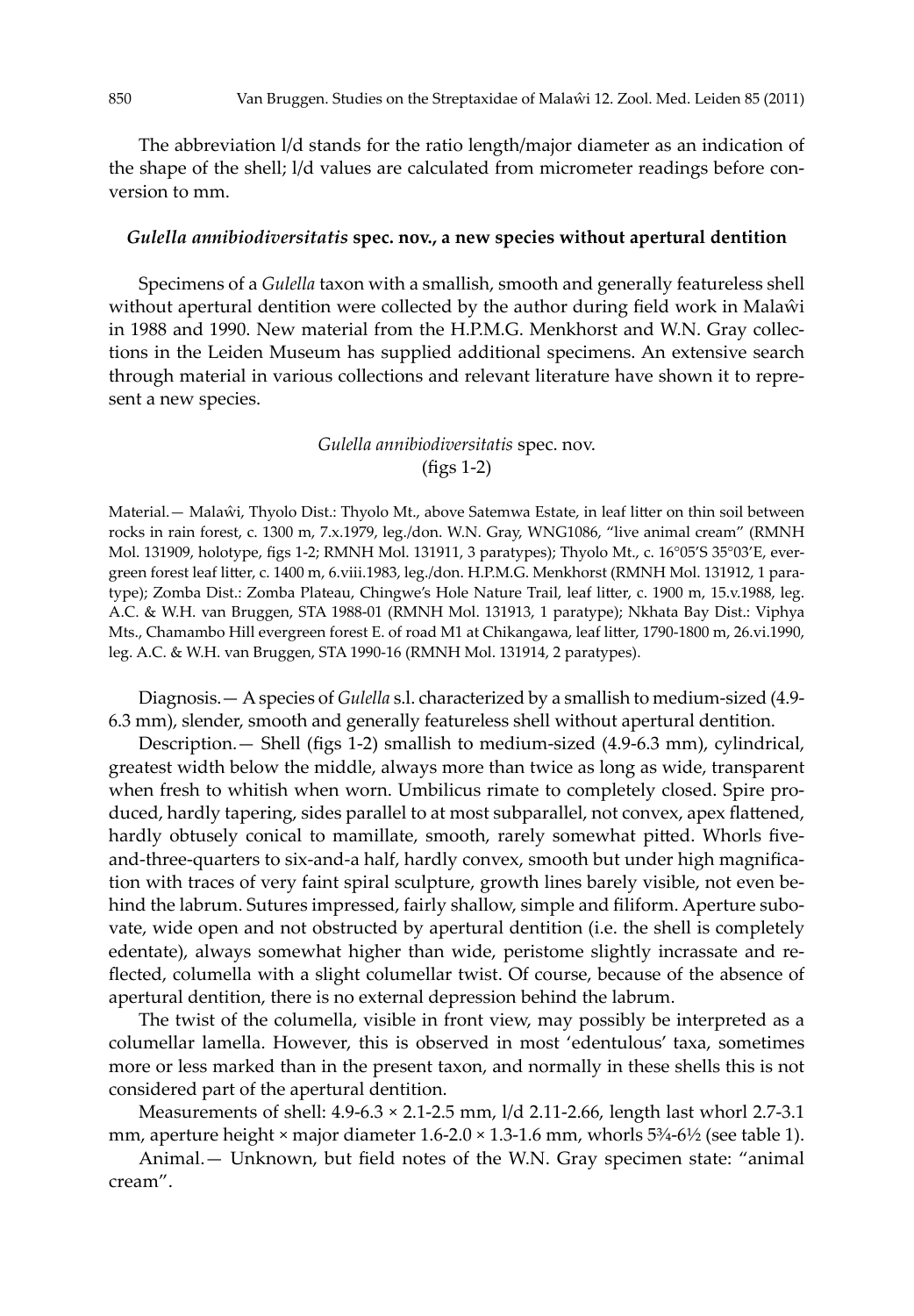

Figs 1-6. Shells of *Gulella* species without apertural dentition. 1-2, *G. annibiodiversitatis* n. sp., holotype, front and side views (height 6.3 mm, RMNH Mol. 131909), Malaŵi, Thyolo Mt. 3-6, *G. ingloria* (Preston, 1913); 3-4, lectotype, front and side views (height 4.4 mm, MRAC 17533); 5-6, paralectotype, front and side views (height 3.8 mm, MRAC 17452), both Kenya, Mt. Nyiro. Note difference between lectotype and paralectotype of *G. ingloria*; it is obvious that these represent two rather than one species. Scale bars figs 1-2: 2 mm, figs 3-6: 1 mm. Photography by Dr A.J. de Winter, layout by Ms Sancia E.T. van der Meij.

Distribution.— So far the new species is only recorded from a few scattered localities in southern-central Malaŵi.

Ecology.— *G. annibiodiversitatis* n. sp. has only been reported from leaf litter in montane forest above c. 1300 m.

Derivatio nominis.— Research on the new species having been completed in 2010,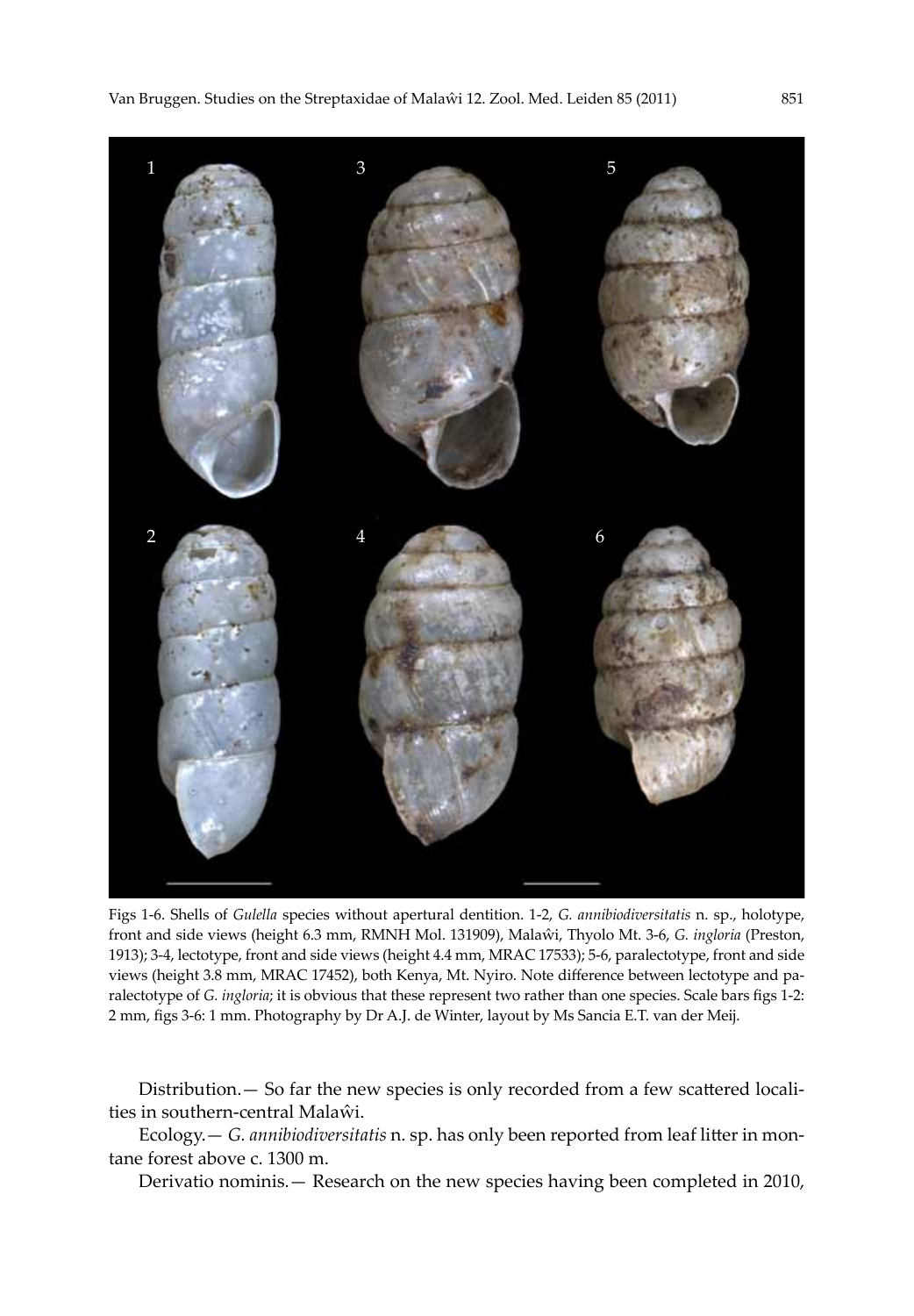| length $\times$ maj. | l/d  | length last      | aperture            | number of      | locality                           |
|----------------------|------|------------------|---------------------|----------------|------------------------------------|
| diam.                |      | whorl            | height × width      | whorls         |                                    |
| $4.9 \times 2.3$ mm  | 2.11 | $2.7 \text{ mm}$ | $1.6 \times 1.3$ mm | $5\frac{3}{4}$ | Chamambo Hill                      |
| $5.1 \times 2.3$ mm  | 2.22 | $2.8 \text{ mm}$ | $1.8 \times 1.6$ mm | 6              | Chamambo Hill                      |
| $5.4 \times 2.1$ mm  | 2.53 | $2.7 \text{ mm}$ | $1.7 \times 1.5$ mm | $5\frac{3}{4}$ | Thyolo Mt. (Gray colln.)           |
| $5.6 \times 2.5$ mm  | 2.25 | $2.9 \text{ mm}$ | $1.9 \times 1.5$ mm | <6             | Zomba Plateau                      |
| $5.9 \times 2.3$ mm  | 2.54 | $2.8 \text{ mm}$ | $1.7 \times 1.4$ mm | 6              | Thyolo Mt. (Gray colln.)           |
| $6.2 \times 2.4$ mm  | 2.63 | $3.1 \text{ mm}$ | $2.0 \times 1.6$ mm | $6\frac{1}{2}$ | Thyolo Mt. (Menkhorst)             |
| $6.3 \times 2.4$ mm  | 2.66 | $2.8 \text{ mm}$ | $1.9 \times 1.6$ mm | $6\frac{1}{2}$ | Thyolo Mt. (Gray colln.)           |
| $*6.3 \times 2.4$ mm | 2.59 | $2.7 \text{ mm}$ | $1.7 \times 1.4$ mm | $6\frac{1}{2}$ | Thyolo Mt. (Gray colln.), figs 1-2 |

Table 1. Metric data of the type material of *Gulella annibiodiversitatis* n. sp. (all RMNH). The holotype shell has been indicated by an \*; all other shells are paratypes.

the International Year of Biodiversity on our planet, has resulted in it being named: *annibiodiversitatis* = of the Year of the Biodiversity (genitive), i.e. *annus*, Latin = year, and *biodiversitas*, Latin = biodiversity. Alpha biodiversity in tropical land molluscs has been much underrated so that this name, although for a somewhat featureless species, is entirely appropriate.

Discussion.— The absence of apertural dentition results in a reduced number of shell characters; the only features distinguishing the new form are a combination of size, length/width ratio, suture, and sculpture. Initially the shells of the new taxon were interpreted as subadults of species with limited apertural dentition. Indeed, there may be more material in collections that has not been recognized as such – only in *Pupigulella* Pilsbry, 1919, does the full-grown shell really look adult by virtue of its reflected and incrassate apertural lip. Whether absence of apertural dentition is a plesiomorphic character state or not is a moot point. A few of the species of *Gulella* s.l. have juvenile apertural dentition, but the majority do not. It is possible or even probable that ancestral taxa had no trace of apertural processes – on the other hand this type of dentition may also be the result of a process of reduction.

Edentulous taxa of *Gulella* s.l. do occur all over Africa, although these are only very sparsely represented in southern Africa. Edentulous shells do not feature in Connolly (1939), nor in Herbert & Kilburn (2004), nor in southern African taxa described since. Pilsbry (1919) in his Congo treatise classifies two edentulous species with *Paucidentina* Von Martens, 1897, i.e. *G. masisiensis* Pilsbry, 1919: 226, and *G. chapini* Pilsbry, 1919: 227, and he also proposes *Pupigulella* (Pilsbry, 1919: 228), defined as "without apertural teeth, the lip well expanded". Since Pilsbry's review some additional edentulous forms from the D.R. Congo have been described (Van Bruggen & Van Goethem, 1999). None of these matches the new taxon from Malaŵi.

On the other hand, there is a number of taxa in East Africa without apertural dentition. First of all in Verdcourt's 1962 paper one is referred to Keys 2 and 6, both leading nowhere as regards the taxon under discussion. A number of edentulous taxa has been described since (mostly covered in the checklist by Verdcourt, 2006), but there are no forms that look like the newly described taxon.

Incidentally, edentulous forms of *Gulella* also occur on the islands in the western Indian Ocean, i.e. on the Comoros, on Madagascar, on the Mascarene Is. as far east as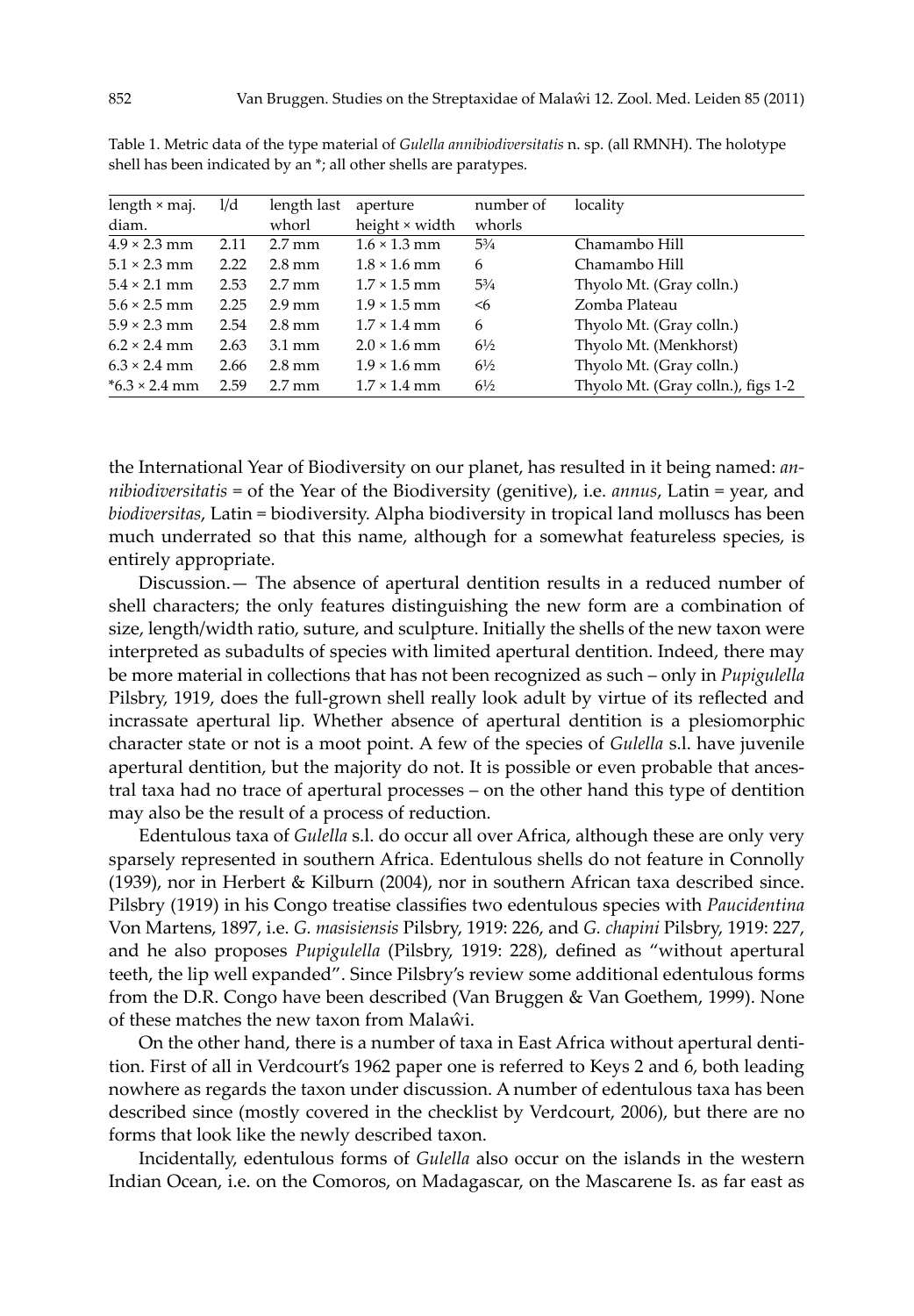Mauritius, etc. Emberton (2002) even devotes a long, well-illustrated, paper to edentate *Parvedentulina* Emberton & Pearce, 2000 (a small *Gulella*-like endemic streptaxid genus) and *Gulella* in Madagascar, of both of which he enumerates a staggering combined total of 103 species. Some of his taxa have a vague likeness to *G. annibiodiversitatis* n. sp., but none are sufficiently close to be considered the same taxon. On the other hand, edentate *Gulella* are decidedly rare in the Comoro Is. (fide Fischer-Piette & Vukadinovic, 1974).

Verdcourt (1985: 114) treats eastern African species with no apertural dentition as a separate (unnamed) 'section' of *Gulella* (see also Verdcourt, 1962: 5) "and even the generic classification of these is unsatisfactory". Of course, absence of apertural dentition may be both a plesiomorphic or an apomorphic character state (see Van Bruggen & Van Goethem, 1997: 6-7), so that edentate species may or may not be related. The new species from Malaŵi has a noticeable twist in the columella which is absent in species discussed by Verdcourt [*G. ngorongoroensis* Verdcourt, 1985; *G. ingloria* (Preston, 1913); *G. puella* Connolly, 1929), as shown by figs 6-8 and 11-13 in Verdcourt, 1985].

The measurements of shells of *G*. *ngorongoroensis* are the following: 4.3-5.6 × 2.1-2.3 mm, l/d 2.00-2.55, length last whorl 2.3-2.7 mm, aperture height 1.4-1.7 mm, whorls 6. Although the new taxon does conform to the numerical data of the new species, there are significant differences. The suture in Verdcourt's species is "not crenulate" and there is no columellar twist in the aperture. *G. ngorongoroensis* may well be a local endemic; according to Verdcourt (2004: 46) it has so far only been recorded from the Ngorongoro area in Tanzania.

The types of *Ennea ingloria* Preston, 1913, are in the Tervuren Museum: MRAC 17533, "TYPE", Kenya, "Mt. Nyiro/to the South of/Lake Rudolph/8300 ft" (1: subadult? – sharp labrum without reflection:  $4.4 \times 2.2$  mm,  $1/d$  1.97, last whorl 2.5 mm, aperture height  $\times$ major diameter 1.4 × 1.4 mm, 6½ whorls; lectotype according to Schouteden, 1936: 502; see figs 3-4); MRAC 17452, "Mt. Nyiro/83000 [SIC] ft/S of Lake Rudolph" (1: subadult? – sharp labrum without reflection, rudimentary angular process in the form of a mere lamelliform tubercle, fairly worn shell: 3.8 × 2.1 mm, l/d 1.80, length last whorl 1.9 mm, aperture height  $\times$  major diameter  $1.0 \times 1.1$  mm,  $5\frac{1}{2}$  whorls; paralectotype, figs 5-6).

From the figures (figs 3-6) it is clear that this type material represents two different taxa. The lectotype is a more or less cylindrical shell with a broad apex, while the paralectotype has an elongate-ovoid shell with a slightly tapering apex. According to Verdcourt (2006: 46) this, indeed inglorious, taxon is only known from "K[enya] (Mt. Nyiro; Ngong Hills), T[anzania] (Meru)". Given the differences between lectotype and paralectotype Mt. Nyiro in Kenya is now considered the only reliable locality. Differences with *G. annibiodiversitatis* are evident, i.e. both shells carrying the name *G. ingloria* are much smaller, the l/d values are lower, the aperture is smaller, and there are fewer whorls.

Finally, *G. puella* is utterly different because of its shape (l/d always well under 2.00) and size (3.0-3.7 mm). Verdcourt (2006: 46) gives the following range for this taxon: "K[enya] (Naivasha; Turi; Kericho), T[anzania] (Ngorongoro)".

As regards distribution, the new species is only recorded from a few scattered localities in montane forest above c. 1300 m in southern-central Malaŵi. Occurrence in kindred types of forest is to be expected at least in the adjoining areas of Mozambique (Mt. Thyolo being almost on the border with this country) and probably also southeastern Tanzania.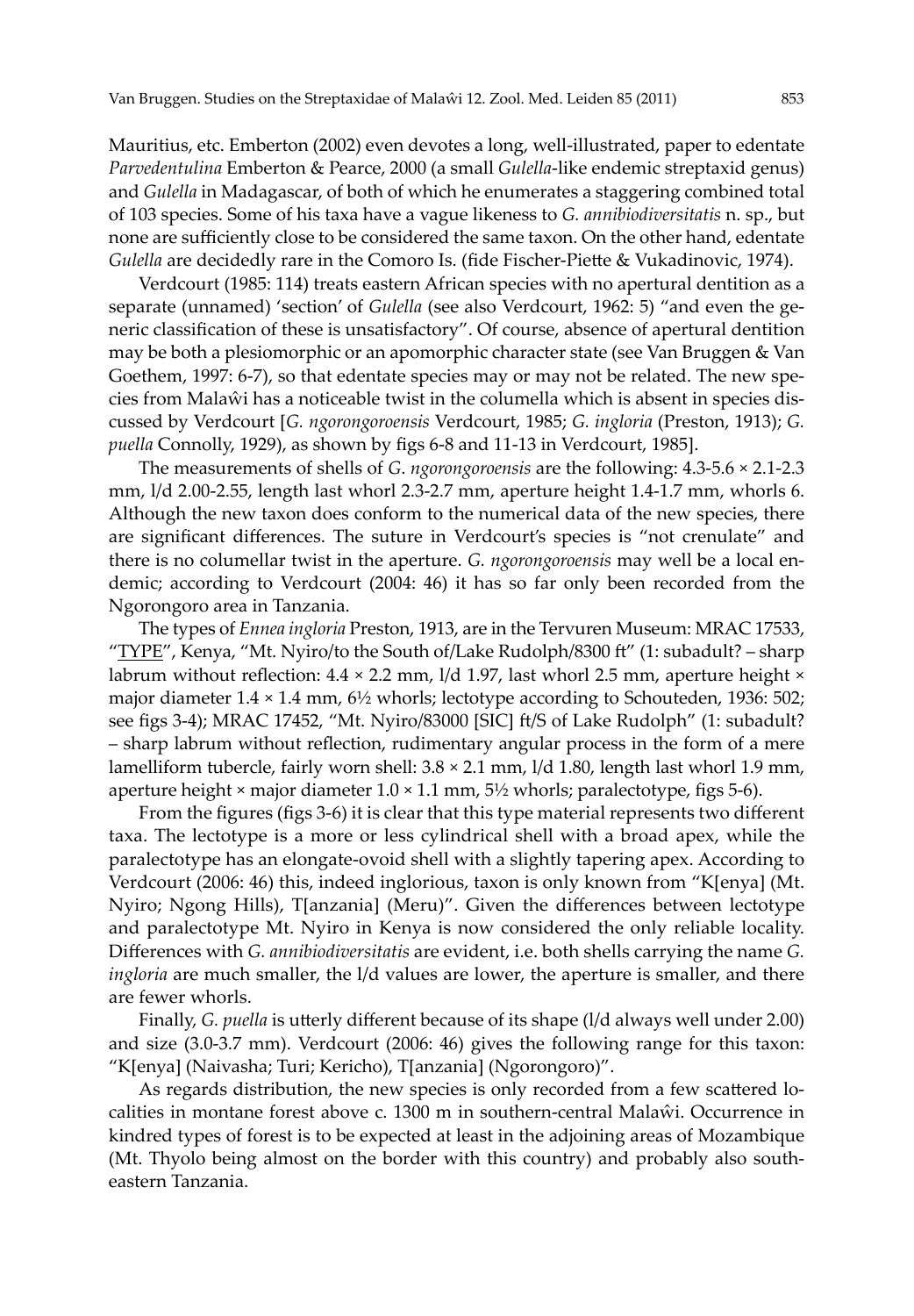## *Gulella menkhorsti* **spec. nov., a possibly restricted range endemic from the Mpita Forest**

Among recently received Malaŵi material from Mr Menkhorst (see above) there is a sample of a characteristic taxon of *Gulella* s.l. from a well-known locality, which taxon obviously had not been reported before.

# *Gulella menkhorsti* spec. nov. (figs 7-11)

Material.— Malaŵi, Zomba Dist.: Mpita Estate near Thondwe close to lowland seasonal evergreen forest, leaf litter, c. 1100 m, 14.viii.1983, leg./don. H.P.M.G. Menkhorst (RMNH Mol. 131915, holotype, figs 7-9; RMNH Mol. 131916, 19 paratypes, figs 10-11; National Museum of Wales NMW.Z 2011.008.00001, 2 paratypes; RMNH, 2 juvenile shells, excluded from the type series).

Diagnosis.— A species of *Gulella* s.l. characterized by a small (<3 mm), almost smooth, (sub)cylindrical shell with six-fold apertural dentition consisting of angular lamella, labral complex, two basal denticles and a double columellar lamella.

Description.— Shell (figs 7-11) comparatively small (<3 mm), cylindrical to subcylindrical, greatest width about the middle, about twice as long as wide, transparent when fresh to whitish when worn. Umbilicus slightly open and slit-like. Spire produced, sides parallel to at most subparallel, not convex, apex flattened, hardly obtusely conical to mamillate, smooth, rarely somewhat pitted. Whorls five to just less than six, more or less convex, smooth but with faint growth striae, most noticeable behind the labrum. Sutures impressed, fairly shallow, increasingly crenellate from the apex downward. Aperture subovate, slightly higher than wide, peristome slightly incrassate and reflected, fairly open but somewhat obstructed by a six-fold dentition: a strong, perpendicular inrunning angular lamella on the right of the paries; a large and squarish labral complex corresponding to a noticeable depression behind the labrum, forming a very large sinus with the angular lamella; two squarish basal processes, one mid-basal, fairly deeply situated and almost hidden, and one left basal, much more superficially situated; a fairly large, medium deeply situated columellar process, consisting of a mamillate main process with in the middle a horizontal inrunning lamella. There is no juvenile dentition.

| length × maj. diam.  | l/d  | length last whorl | aperture            | number of whorls |
|----------------------|------|-------------------|---------------------|------------------|
|                      |      |                   | height × width      |                  |
| $2.3 \times 1.2$ mm  | 1.85 | $1.4 \text{ mm}$  | $0.9 \times 0.7$ mm | 5                |
| $2.5 \times 1.3$ mm  | 1.90 | $1.4 \text{ mm}$  | $1.0 \times 0.9$ mm | 5+               |
| $2.7 \times 1.3$ mm  | 2.05 | $1.6 \text{ mm}$  | $1.0 \times 0.9$ mm | $5\frac{1}{2}$   |
| $2.8 \times 1.4$ mm  | 2.05 | $1.4 \text{ mm}$  | $1.0 \times 0.9$ mm | <6               |
| $*2.8 \times 1.4$ mm | 2.05 | $1.5 \text{ mm}$  | $1.0 \times 1.0$ mm | $5\frac{1}{2}$   |
| $2.9 \times 1.4$ mm  | 2.16 | $1.6 \text{ mm}$  | $1.0 \times 0.9$ mm | $5\frac{1}{2}$   |

Table 2. Metric data of six shells of the type lot of *Gulella menkhorsti* n. sp. [all from Mpita Estate, RMNH Mol. 131915 (holotype, figs 7-9) and 131916 (paratypes, smallest shell figs 10-11)]. The holotype shell has been indicated by an \*, all other shells are paratypes.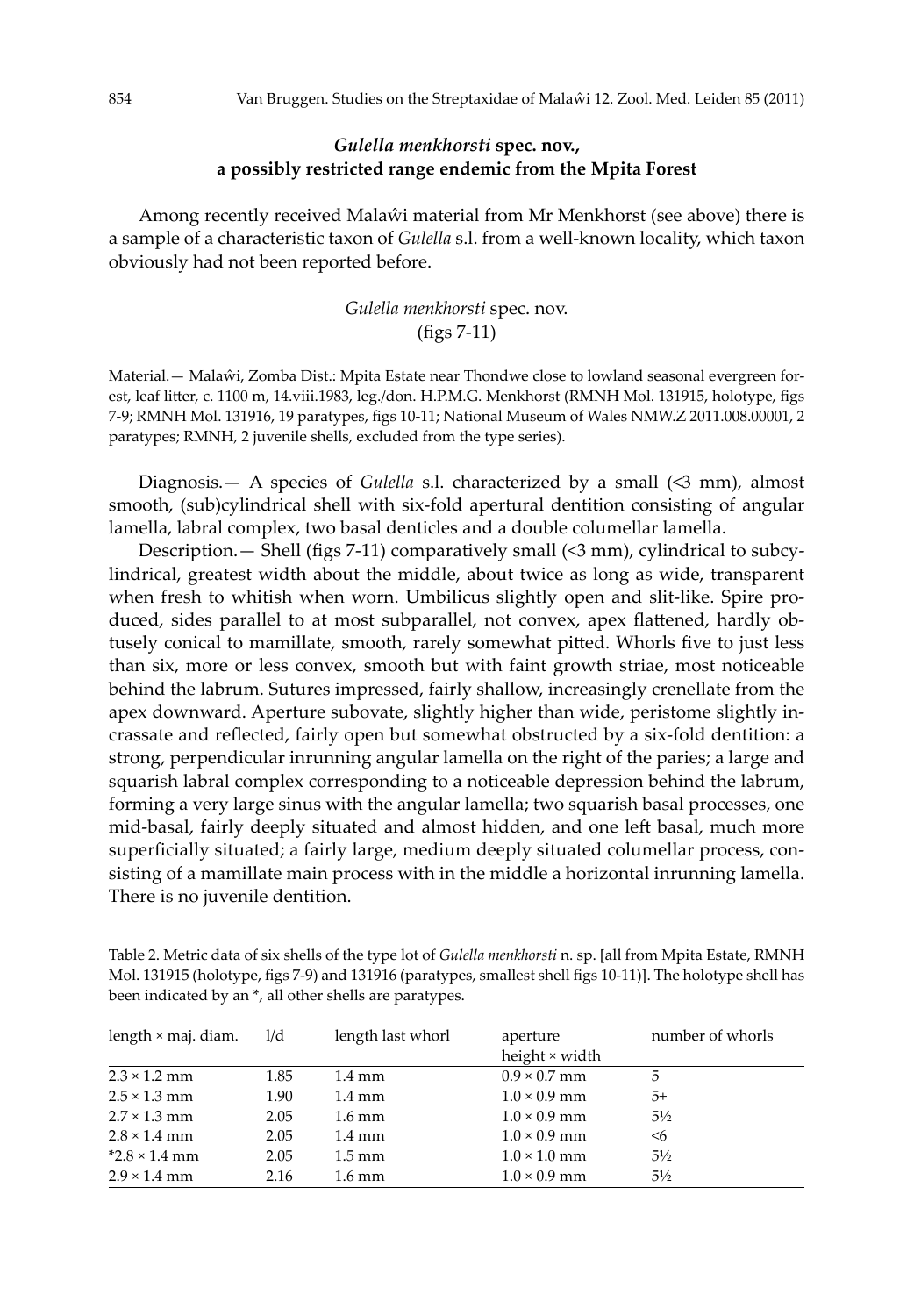

Figs 7-11. Shells of *Gulella menkhorsti* n. sp., all from the type locality Malaŵi, Mpita Forest, 7-9, holotype, front and side views and close-up of aperture (height 2.9 mm, RMNH Mol. 131915); 10-11, paratype, front and side views (height 2.3 mm, RMNH Mol. 131916). Scale bars 1 mm. Photography by Dr A.J. de Winter, layout by Ms Sancia E.T. van der Meij.

Measurements of shell: 2.3-2.9 × 1.2-1.4 mm, l/d 1.85-2.16, length last whorl 1.4-1.6 mm, aperture height  $\times$  diameter  $0.9-1.0 \times 0.7-1.0$  mm, whorls 5-<6 (see table 2).

Animal.— Unknown.

Distribution.— So far this taxon has only been recorded from the Mpita Estate in the Zomba District (Malaŵi) (see discussion below).

Ecology.— *G. menkhorsti* has only been collected in leaf litter on the Mpita estate.

Derivatio nominis.— This new taxon is named after Henk P.M.G. Menkhorst, a noted collector and malacologist who has contributed a lot of valuable land snail material of Malaŵi to the relevant holdings of the NCB Naturalis/ Netherlands Centre for Biodiversity, Leiden.

Discussion.— The new species has a diagnostic apertural dentition, which may be coded as follows according to Verdcourt's (1962) criteria: 1; 1; 2; 1(2). A scrutiny of Verdcourt's basic East African keys (1962: Keys 10, 11, 12) does not lead to satisfactory results. The student is referred to the key in Van Bruggen (1996: 331-333) in case the more or less double columella is considered to point to the 'subgenus' *Plicigulella* Pilsbry, 1919. Here also no reasonable conclusions may be reached. Pilsbry's (1919) D.R. Congo monograph is not of assistance either in determining the position of the present taxon.

Numerous *Gulella* taxa have been described since the above standard treatments. Manuscript keys to the *Gulella* s.l. taxa in southern Africa (after Connolly, 1939), in Malaŵi/Zambia (all taxa described), in the D.R. Congo (after Pilsbry, 1919), and in East Africa (after Verdcourt, 1962, and Verdcourt & Venmans, 1956) are used by the present au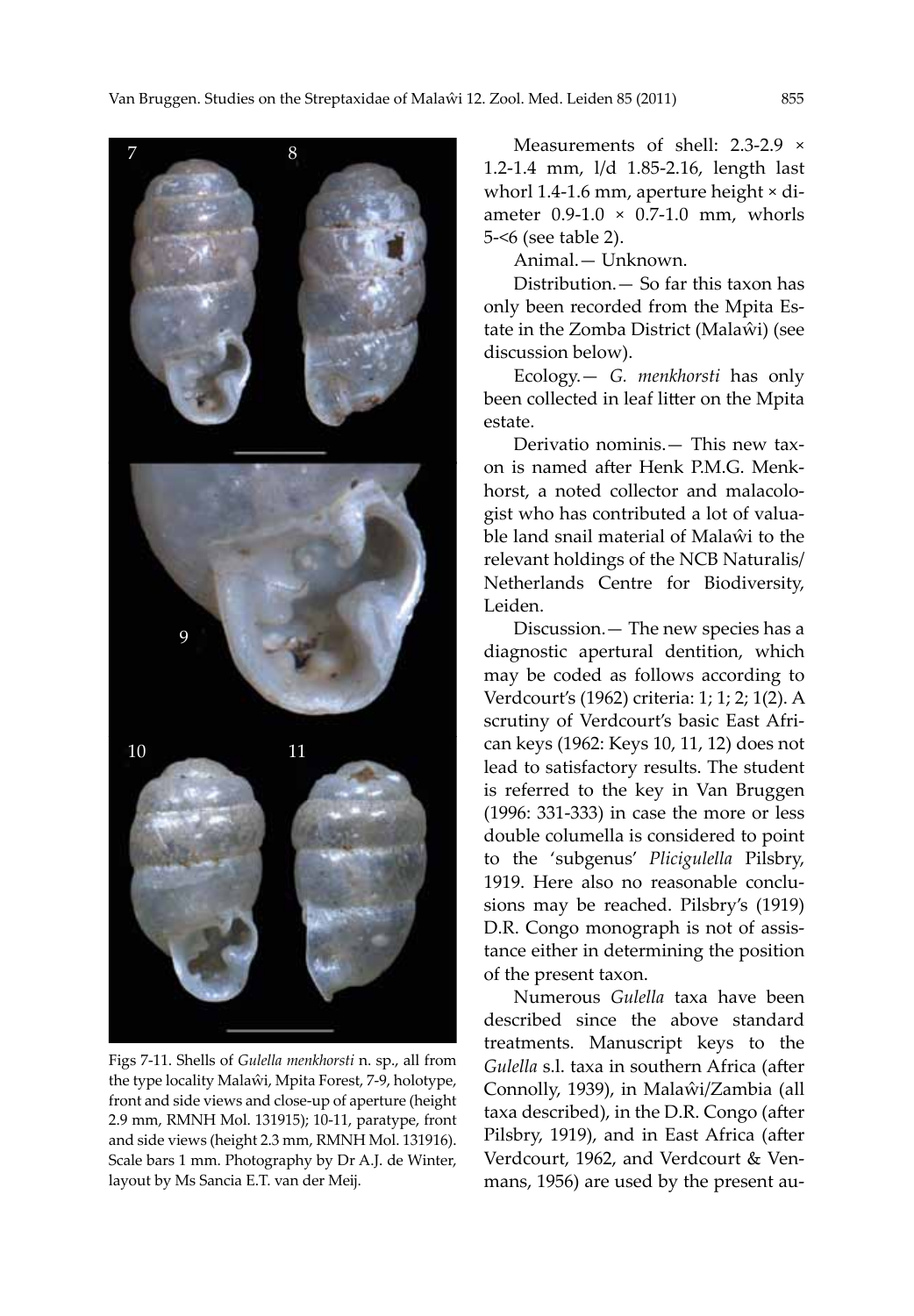thor to filter out potentially new taxa. The only taxon remotely similar to *G. menkhorsti* n. sp. is *G. ulugurensis* Verdcourt, 1962. Verdcourt (1962) figures various types of apertural dentition of this fairly variable taxon on his pl. I figs 1-2; these figures show some similarity to the apertural dentition of the new species but differences are evident and consistent, particularly as regards the basal processes. In addition this obviously restricted range endemic (Uluguru Mts. in Tanzania) has a noticeably larger shell with more sculpture. My colleague Dr Ben Rowson of the National Museum of Wales (Cardiff, U.K.) when shown photos confirmed the separate identity of the new taxon.

The Mpita Forest, an impressive if spatially limited seasonal evergreen lowland forest on the Mpita tobacco estate, has been repeatedly been visited by collectors (mainly Ms. Hazel M. Meredith and her co-workers in the period 1975-1988) and a number of land snail species, prominent among which *Achatina immaculata* Lamarck, 1822, has been collected here. Few species of *Gulella* s.l. have been identified so far in the leaf litter, such as e.g., *G. streptostelopsis* Van Bruggen, 2007. Some specimens still have to be evaluated, but representatives of this genus are not altogether common here and there is no great diversity either.

The Mpita Forest is not featured in Chapman & White (1970), but Chapman (1988) has written an insightful paper on this relict patch. He states (p. 6) "Among Malawi's lowland forest relicts, Mpita approaches most closely, in structure and physiognomy, the dry semi-deciduous lowland forest relicts of Dedza (Chongoni) and the Dowa Hills". On the other hand, White et al. (2001: 60, 62) list Mpita as "lowland rain forest"

## **A single shell from the Misuku Hills with seven-fold apertural dentition:** *Gulella crux* **spec.nov.**

A single smooth and small shell with a seven-fold apertural dentition from the Misuku Hills in northern Malaŵi, a source of many novelties among the land snails, has long defied identification. It obviously does represent a new species, which is now described below.

> *Gulella crux* spec. nov. (figs 12-13)

Material.— Malaŵi, Chitipa Dist., Misuku Hills, Mughesse evergreen forest, leaf litter, c. 1800 m, 12.ix.1986, leg. Mrs Isobyl la Croix (RMNH Mol. 131917, holotype, figs 12-13).

Diagnosis.— A species of *Gulella* s.l. characterized by a small (< 3.0 mm), smoothish (i.e. with faint costulation), shell with seven-fold apertural dentition consisting of parietal denticle, angular lamella, labral complex, two basal denticles, and a double columellar lamella.

Description.— Shell (figs 12-13) comparatively small (< 3 mm), subcylindrical, greatest width about the middle, under twice as long as wide, transparent when fresh.

Figs 12-13. Holotype shell of *Gulella crux* n. sp., front and side views (height 2.7 mm, RMNH Mol. ▶131917), Malaŵi, Mughesse Forest. Scale bar 1 mm. Fig. 12a shows details of aperture (highly enlarged), shell slightly tilted. Photography by Dr A.J. de Winter, layout by Ms Sancia E.T. van der Meij.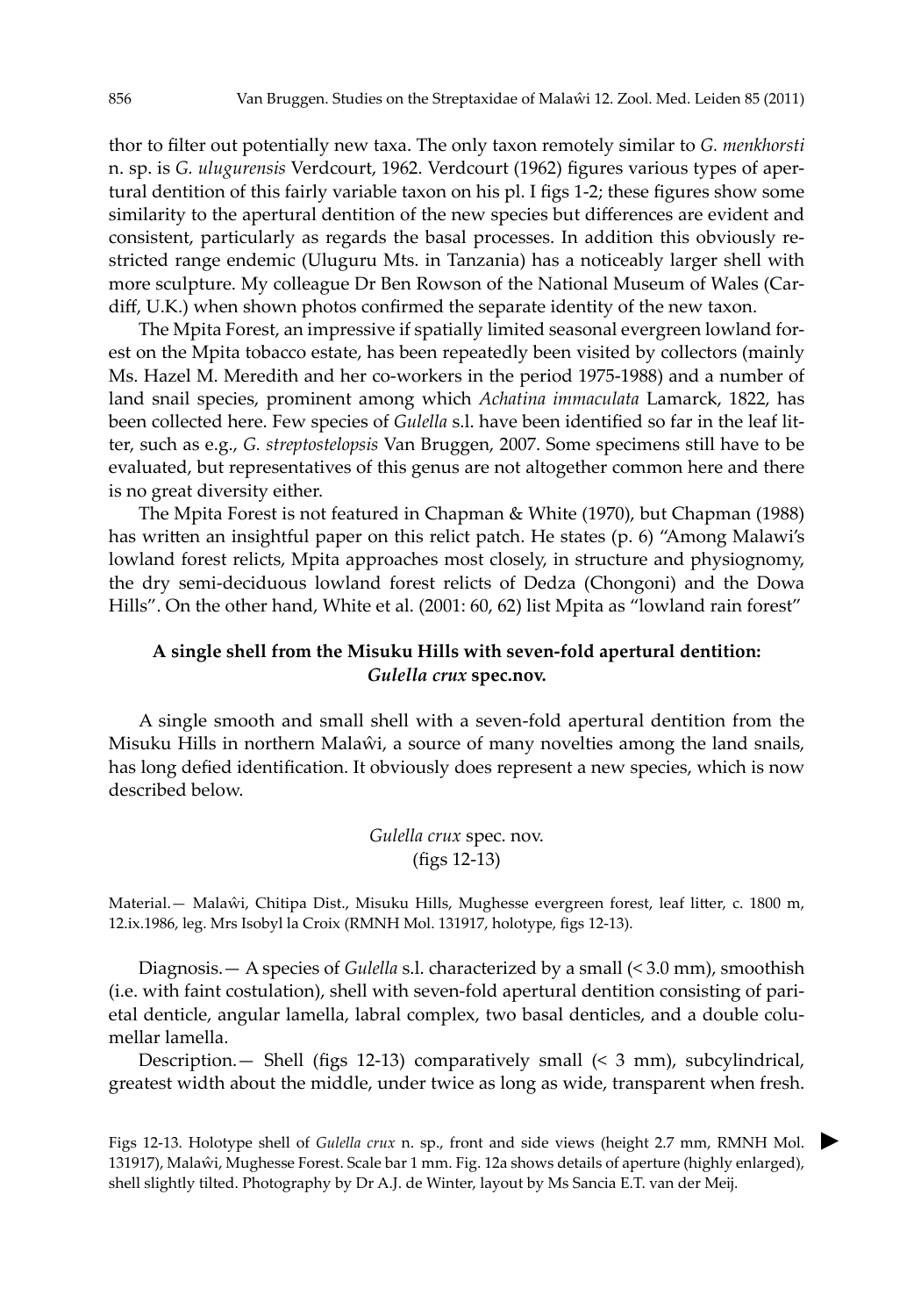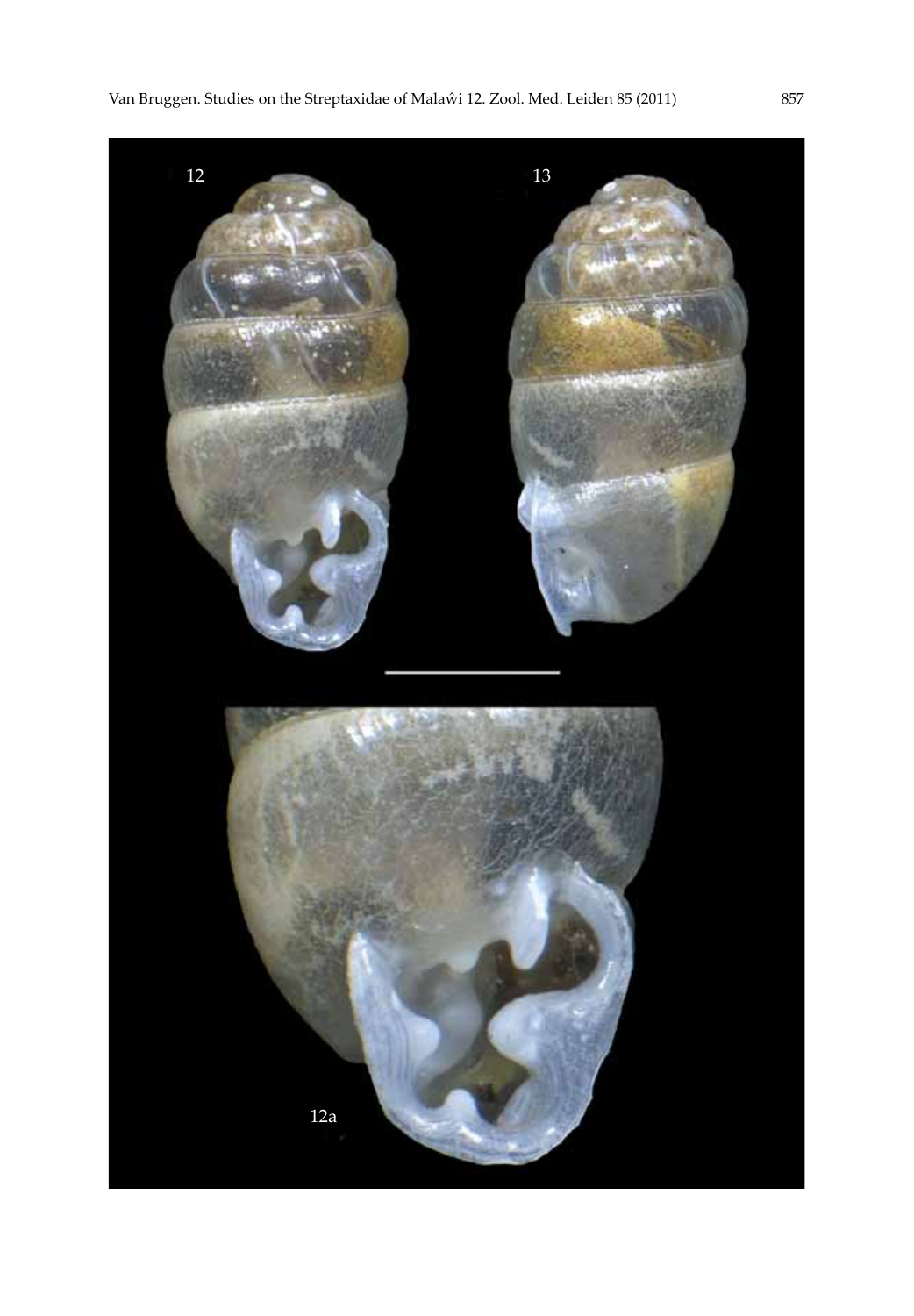Umbilicus open but narrow. Spire produced, sides subparallel, not convex, apex flattened, obtusely conical to mamillate, smooth and very slightly pitted. Whorls six, slightly convex, seemingly smooth but with vague and fine costulation, most noticeable behind the labrum. Sutures impressed, filiform and hardly subcrenellate. Aperture subovate to squarish, about as high as wide, peristome slightly incrassate and reflected, somewhat obstructed by seven-fold dentition: a strong, almost perpendicular, inrunning angular lamella on the right of the paries; a large, almost bulbous labral complex corresponding to an outside depression behind the labrum, forming a large sinus with the angular lamella; an insignificant deeply situated process in the right basal region, more or less hidden by the labral complex; a centre-left basal process; a superficial midcolumellar denticle; a more deeply situated mamillate columellar complex; a fairly small, hardly superficial, mid-parietal denticle.

Measurements of shell:  $2.7 \times 1.4$  mm,  $1/d$  1.90, length last whorl 1.5 mm, aperture height  $\times$  diameter  $0.9 \times 0.9$  mm, whorls 6.

Animal.— Unknown.

Distribution.— So far this taxon has only been recorded from the Mughesse Forest in the Misuku Hills in northern Malaŵi.

Ecology.— *G. crux* n. sp. has only been reported from leaf litter in montane forest at c. 1800 m.

Derivatio nominis.— *crux*, a Latin noun (i.e. a noun in apposition), meaning 'cross', referring to the name of the collector Mrs Isobyl la Croix ('croix' being French for 'cross'), one of Ms. Meredith's star collectors in northern Malaŵi.

Discussion.— Only a single shell is available for study. In Verdcourt's system (see above) the formula for the apertural dentition would be  $2$ ; 1; 2; 2. At first sight identification with *G. perissodonta* (Sturany, 1898) might be a possibility.

Some information is available on *G. perissodonta* (Van Bruggen, 1969: 46-50; 2006: 123-125; Herbert & Kilburn, 2004: 184-185), which, indeed, is a variable taxon. The shells are subject to variation in size (length 2.7-6.2 mm, i.e. the largest shells are more than twice as long as the smallest), shape (l/d 1.74-2.47, i.e. shell shape varies from squat and obese to slender and cylindrical), and pattern of apertural dentition (maximum 9-fold, but may be reduced to 8-fold or even 7-fold). The single shell of the new species *G. crux* would easily fit in here because its length (2.7 mm), shape (l/d 1.90), and apertural dentition (7-fold) are fully covered by the variability of *G. perissodonta*. The individual processes in the aperture of *G. crux*, however, are slightly different from those of *G. perissodonta*; there is no sinular denticle and the sinus is seemingly proportionally larger, the labral complex consists of a single large process, the deeply situated (single) basal denticle is insignificant, and the superficial mid-columellar denticle is quite well-developed and prominent.

What remains is the sculpture of the whorls and its attendant sutures. For *G. perissodonta* this has been described by Van Bruggen (1969: 46) as "Whorls . . . sculptured with close, oblique costulae; sutures from shallow to fairly deep, crenellate." In *G. crux* the whorls are seemingly smooth but with vague and fine constulation, and the sutures are impressed, filiform and hardly subcrenellate. Also, the single shell of the latter has already 6 whorls while a shell of that size in the former would always have at the most 5½ whorls.

Close comparison with a series of *G. perissodonta* in the Leiden Museum shows that on the whole the differences between this and the new species are consistent. Apart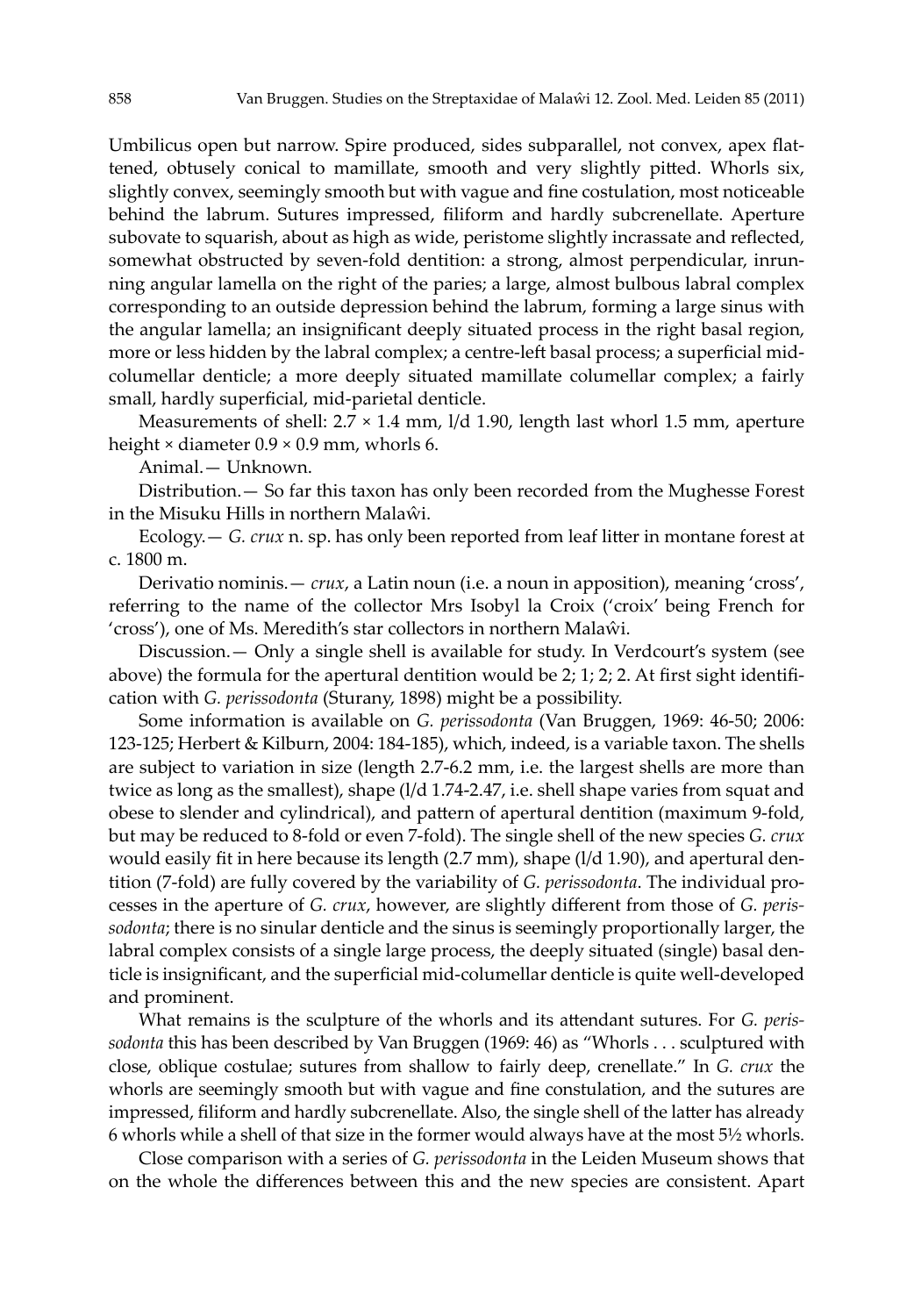from the size difference (i.e. very few shells of the former are as small as that of *G*. *crux*) and the sculpture of the whorls, the outer columellar process is always much less significant in *G*. *perissodonta*. The overall general impression is that the shell of *G. perissodonta* is noticeably 'coarser' than that of *G. crux*.

Biogeographically, in view of the known distribution of *G. perissodonta* (northernmost localities: Cabo Delgado and Vumba Is. on the coast of Mozambique close to the border with Tanzania, fide Muratov, 2010, and Van Bruggen, 2003), *G. crux* might represent a western outlier of the former. Van Bruggen (1969: 49) writes that "*G. perissodonta* favours a comparatively dry climate with a sparse vegetation; indeed it may be considered a typical savanna dweller." Later, Herbert & Kilburn (2004: 185) explicitly state that *G. perissodonta* "occurs in drier habitats, particularly savanna woodland mosaic, in leaf litter and under stones and logs". Ecologically, therefore, occurrence in fairly dry savanna woodland type vegetation from sea level to <1000 m, and in the wet montane forests of the Misuku Hills at c. 1800 m, does not seem to be compatible.

The conclusion here is that the shell under discussion is close to that of *G. perissodonta*, but does show sufficient differences for it to be considered to represent another taxon, here called *G. crux*. In addition, the above discussed differences in ecology point in the direction of the latter being a separate entity.

### *Gulella nuchalis* **spec. nov., a species with a peculiar structure behind the labrum**

Arthur Loveridge was the first collector in Malaŵi (1948-1949) since the initial nineteenth century explorations (1891-1896) by Alexander Whyte, the collector employed by the pioneer Sir Harry Johnston. The Loveridge party consisted of Arthur Loveridge, his wife Mary V. Sloan and her sister Hilda (Billy) L. Sloan (see Loveridge, 1953, 1954, all material in MCZ). Although mainly interested in vertebrates, they were quite successful as regards land mollusc collecting. So far the present author has described five species as new from their collection [*Ptychotrema loveridgei* Van Bruggen, 1990, *Cerastus procrastinationis* (Van Bruggen, 1993), *Gulella microrutshuruensis* Van Bruggen, 1995, *G. loveridgei* Van Bruggen, 1996, and *G. sursum* Van Bruggen, 2001]. In addition, in various papers other Loveridge material has contributed to better understanding of other taxa. Another sample from the Loveridge collection does represent an obviously new taxon of *Gulella* s.l. with a peculiar structure behind the labrum of the shell.

> *Gulella nuchalis* spec. nov. (figs 14-18)

Material.— Malaŵi, Chitipa Dist., Misuku Hills, Matipa Forest, Wilindi Ridge, c. 6000 ft. (= c. 2000 m), 22.ix-18.x.1948, leg. A. Loveridge [MCZ 298196, Acc. 532, holotype (figs 14, 16, 17), 27 paratypes (figs 15, 18; 20 in MCZ and 7 paratypes of this series, RMNH Mol. 131918), 2 juvenile shells, excluded from the type series].

Diagnosis.— A species of *Gulella* s.l. characterized by a medium-sized (about 7 mm), costulate shell with apical spiral sculpture and with six-fold apertural dentition consisting of angular lamella, a weakly two-pronged labral complex, a mid-basal denticle, two outer and one inner columellar processes; behind the labrum of the shell there is a process that might be interpreted as the remains of a former labrum.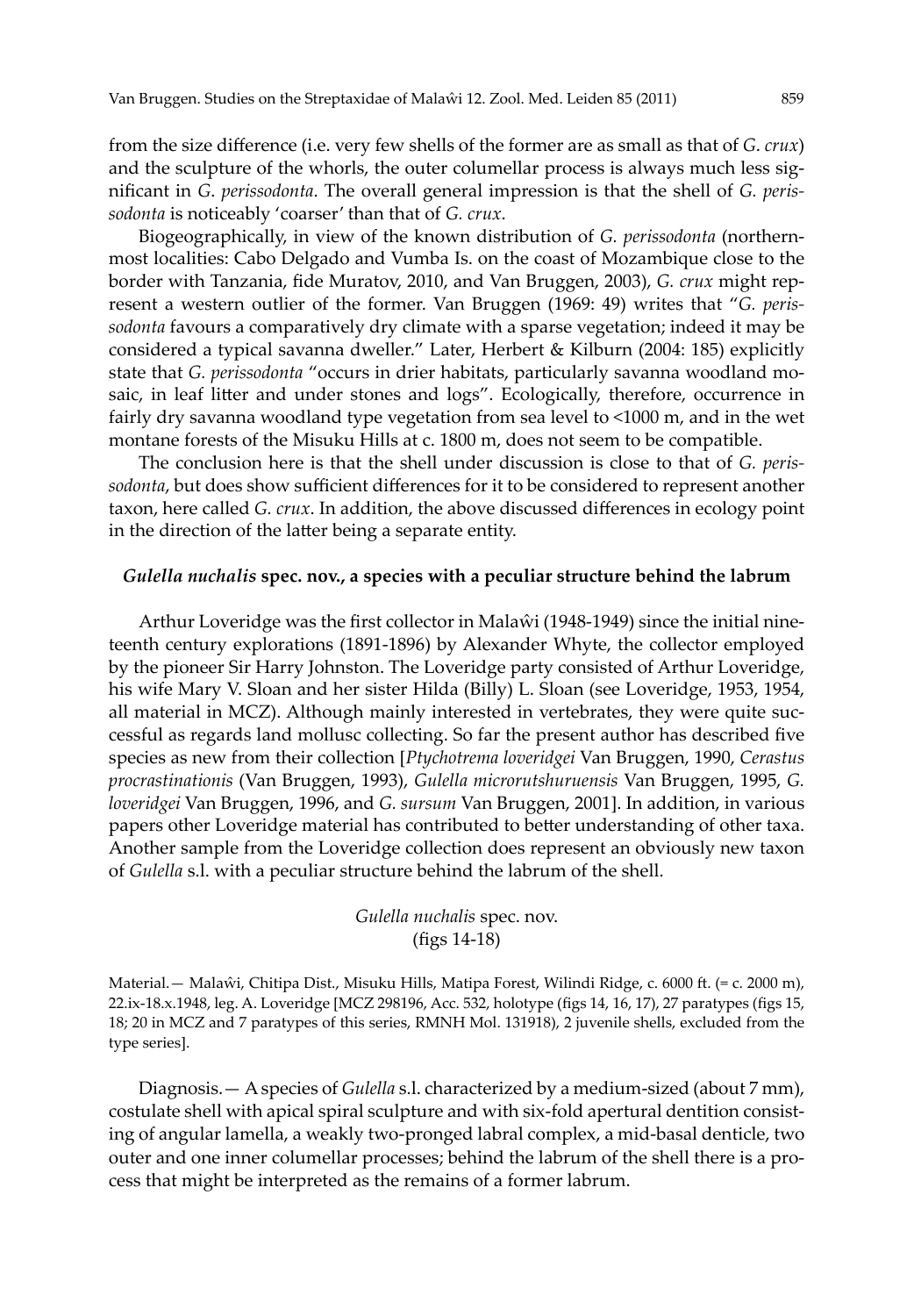Description.— Shell (figs 14-18) medium-sized (about 7 mm), subcylindrical, greatest width about the middle of the shell, about twice as long as wide, transparent when fresh to whitish when worn. Umbilicus slightly open and slitlike, shell therefore rimate. Spire produced, sides parallel to at most subparallel, not convex, apex flattened, obtusely conical to mamillate, with clearly marked fine spiral sculpture (fig. 17). Whorls from slightly more than six to somewhat less than seven, more or less convex, finely costulate (sometimes major and minor riblets may be distinguished), remains of spiral sculpture visible between the costulae. Sutures well impressed, subcrenellate to filiform. Aperture squarish to subovate, always higher than wide, with well reflected peristome, somewhat obstructed by six-fold dentition, consisting of a strong inrunning and perpendicular angular lamella, a



Figs 14-15. Shells of *Gulella nuchalis* n. sp., Malaŵi, Wilindi Ridge. 14, paratype, front view (height 6.6 mm, MCZ 298196); 15, paratype, side view (height 6.8 mm, RMNH Mol. 131918; see also fig. 18). H. Heijn del., 1991. Scale bar 2 mm. The shell shown in fig. 14 unfortunately was broken after photography*.* 

large, fairly superficial weakly two-pronged labral complex (corresponding to a noticeable pit behind the labrum), forming a large sinus with the angular lamella, a fairly deeply situated mid-basal denticle, two more superficial outer columellar denticles (one of which may also be considered to be left-basal), and a strong, mamillate inner columellar process. A short distance behind the labrum in the umbilical region there is what superfially looks like an old reflected labrum (figs 15, 18); this hump does not correspond to an inside depression. Juveniles do not show apertural dentition.

Table 3. Metric data of nine shells of the type lot of *Gulella nuchalis* n. sp. (all from Matipa-Wilindi Ridge, MCZ 298196 and RMNH 131918). The holotype shell has been indicated by an \*, all other shells are paratypes.

| length × maj.diam.   | 1/d  | length last      | aperture            | number         | collection        |
|----------------------|------|------------------|---------------------|----------------|-------------------|
|                      |      | whorl            | height × width      | of whorls      |                   |
| $6.4 \times 3.2$ mm  | 1.98 | $3.7 \text{ mm}$ | $2.5 \times 2.1$ mm | 6+             | MCZ               |
| $6.4 \times 3.2$ mm  | 2.02 | $3.5 \text{ mm}$ | $2.6 \times 2.0$ mm | 6+             | <b>RMNH</b>       |
| $6.5 \times 3.3$ mm  | 1.96 | $3.7 \text{ mm}$ | $2.6 \times 2.1$ mm | 6+             | MCZ               |
| $6.6 \times 3.2$ mm  | 2.09 | $3.9 \text{ mm}$ | $2.6 \times 2.2$ mm | $6\frac{3}{4}$ | RMNH, figs 15, 18 |
| $6.8 \times 3.4$ mm  | 2.02 | $3.7 \text{ mm}$ | $2.4 \times 1.9$ mm | $6\frac{1}{2}$ | <b>RMNH</b>       |
| $*7.0 \times 3.4$ mm | 2.09 | $3.9 \text{ mm}$ | $2.7 \times 2.1$ mm | $6\frac{3}{4}$ | MCZ, figs 16, 17  |
| $7.1 \times 3.2$ mm  | 2.19 | $3.9 \text{ mm}$ | $2.7 \times 2.0$ mm | $<$ 7          | MCZ               |
| $7.2 \times 3.2$ mm  | 2.23 | $3.6 \text{ mm}$ | $2.4 \times 2.1$ mm | <7             | <b>RMNH</b>       |
| $7.4 \times 3.2$ mm  | 2.27 | $3.9 \text{ mm}$ | $2.6 \times 2.2$ mm | <7             | MCZ               |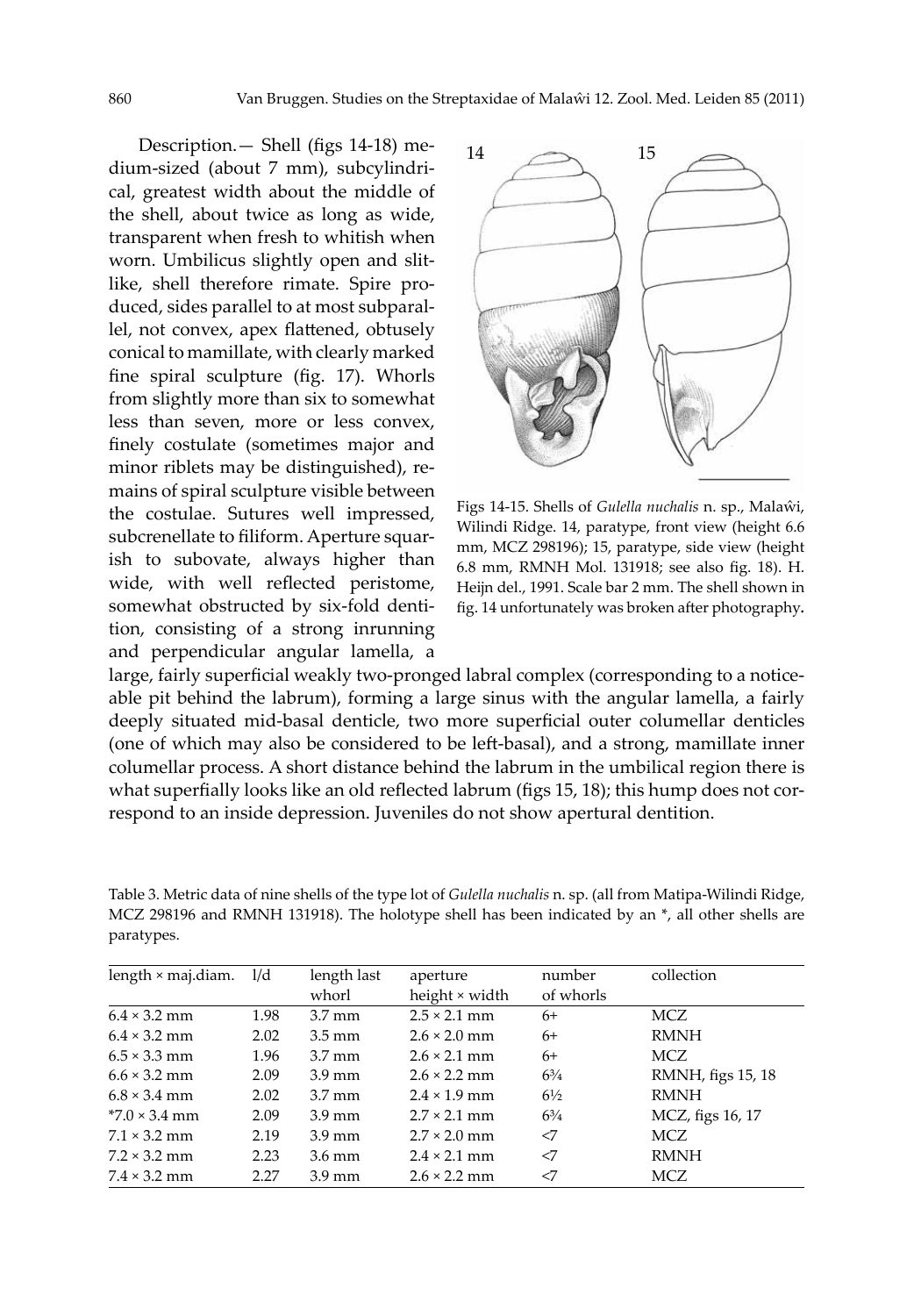

Figs 16-18. Shells of *Gulella nuchalis* n. sp., Malaŵi, Wilindi Ridge. 16, holotype, front view (height 6.6 mm, MCZ 298196; see also fig. 14); 17, do., apical view, highly enlarged; 18, paratype, side view (height 6.8 mm, RMNH Mol. 131918; see also fig. 15). Scale bar figs 16, 18: 2 mm, fig. 17: 0.2 mm. Photography by Dr A.J. de Winter, layout by Ms Sancia E.T. van der Meij.

Measurements of shell: 6.4-7.4 × 3.1-3.4 mm, l/d 1.96-2.27, length last whorl 3.4-3.9 mm, aperture height  $\times$  width 2.3-2.7  $\times$  1.9-2.2 mm, whorls 6+- $\times$ 7 (see table 3).

Animal.— Unknown.

Distribution.— So far this taxon has only been recorded from the Matipa Forest in the Misuku Hills in northern Malaŵi.

Ecology.— *G. nuchalis* n. sp. has only been reported from leaf litter in montane forest at c. 2000 m.

Derivatio nominis.— *nuchalis*, a Latin adjective of Arabian descent = pertaining to the nape or neck, referring to the peculiar structure shown behind the labrum of the shell.

Discussion.— All sorts of combinations of characters in *Gulella* s.l. keep on turning up all over Africa. The peculiar structure behind the labrum in *G. nuchalis* n. sp. probably has not yet been recorded. Of course, it is the combination of apertural dentition characters and apical spiral sculpture with this structure that makes the taxon under discussion seemingly unique (for a general discussion on shell characters in *Gulella*  s.l. refer to Van Bruggen & Van Goethem, 1997: 7) and therefore a hitherto undescribed taxon. This outside hump does not correspond to an inside depression, pit or whatever.

Pilsbry (1919) is one of the few authors who supplies illustrations of some species of *Gulella* from the side, i.e. showing the shell laterally in addition to a ventral view. In some cases these figures give an indication of the phenomenon described above, but never as pronounced as in *G. nuchalis*. He calls this a "wave" on p. 221 (with reference to fig. 89b of *Gulella disseminata cymatonotus* Pilsbry, 1919): "the last [whorl] tapering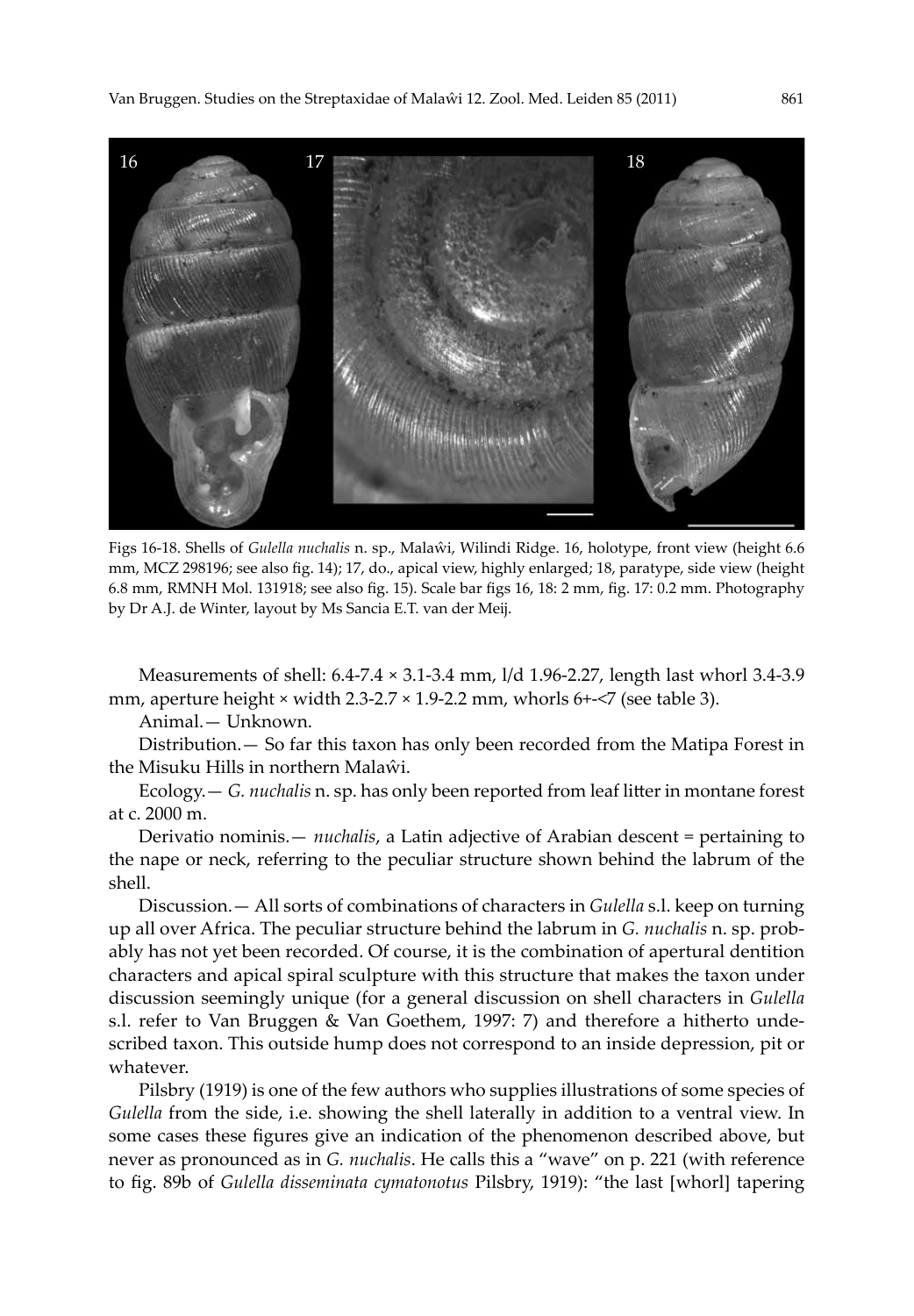downward, flattened dorsally, having a strong rounded wave on the right side and base some distance behind the lip, which is preceded by a rather broad contraction". Lower down on the same page he writes: "Neither of Preston's descriptions [of *G. disseminata* and *G. ingeziensis*] mentions the broad swelling or wave on the back, preceding the contraction behind the peristome." Pilsbry's fig. 91b of *G. lessensis* Pilsbry, 1919, on p. 222, also shows this phenomenon, albeit less marked, and he states on p. 223: "the last [whorl] tapering downwards, slightly contracted behind the lip, a low wave parallel to the lip preceding the contraction." There are probably other cases in the literature where this particular 'wave' has been recorded.

The apertural dentition formula according to Verdcourt is either 1; 1; 1; 3 or 1; 1; 2; 2, depending on whether one process is interpreted to be a left-basal rather than an outer columellar process. The labral complex is weakly two-pronged and may be interpreted as the merger of two processes, so that the formula reads as follows: 1; 2; 1; 3 or 1; 2; 2; 2, resulting in a seven-fold apertural dentition. In addition, there may be an additional cusp on the right side of this complex (see fig. 16) so that the formula then is: 1; 3; 1; 3 or 1; 3; 2; 2, adding another process. The shell may then be considered having a eight-fold apertural dentition.

As regards similar shells one should check on taxa with a costulate shell in the size range of 6 to 8 mm with apical spiral sculpture and six or seven-fold apertural dentition. It appears that there are no described taxa with this combination of characters in southern Africa, Mozambique, Malaŵi, Zambia, East Africa and the D.R. Congo.

Details of the type locality are described in Van Bruggen, 1990 (pp. 100-101). The new taxon is unlikely to be a Malaŵi endemic – indeed, species described from southern Tanzania have been found in the Misuku Hills [e.g., *Gulella cruciata* (Von Martens, 1900), vide Van Bruggen, 2010].

### **Acknowledgements**

Acknowledgements are due to Dr D. Van den Spiegel (Section Invertebrates Non-Insects, MRAC) and to the mollusc authorities of the MCZ for access to vital material. My colleague Dr A.J. de Winter kindly produced the photographs which were assembled into plates by Ms Sancia E.T. van der Meij (both NCB Naturalis/Netherlands Centre for Biodiversity); I owe them a debt of gratitude. H. Heijn, lately scientific illustrator at the Zoology Department of Leiden University, is responsible for the professional drawings featured as figs 14-15. I thank various colleagues for scrutinizing and thereby greatly improving the manuscript, particularly Ms H.M. Meredith (Newquay, U.K.). Annual pilgrimages to the Mollusca Section of The Natural History Museum [then British Museum (Natural History)] in the period 1967-1994 have materially contributed to the study of the land molluscs of Malaŵi. Many thanks are due to the Mollusca staff, particularly Ms Kathy Way, Dr P.B. Mordan and F. Naggs.

Field work by A.C. (& W.H.) van Bruggen in Malaŵi in 1988, 1990, and 1993 was financed by Leiden University, the Melchior Treub Stichting (Koninklijke Nederlandse Akademie van Wetenschappen, Amsterdam), the Van Tienhoven Stichting (Stichting tot Internationale Natuurbescherming, Amsterdam), and the Stichting voor Wetenschappelijk Onderzoek in de Tropen (Netherlands Foundation for the Advancement of Tropical Research, W.O.T.R.O./N.W.O., The Hague).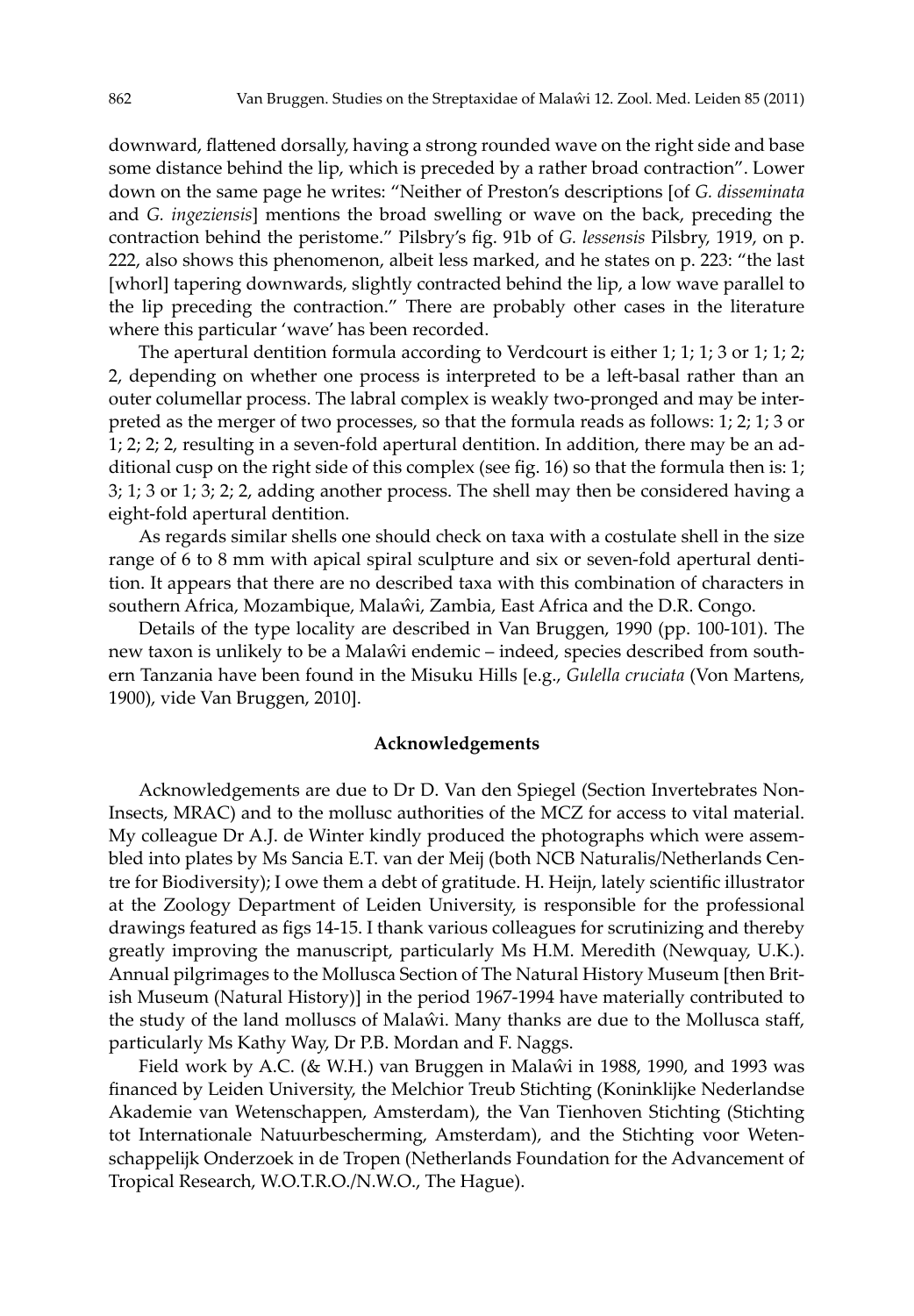#### **References**

- Bruggen, A.C. van, 1969. Studies on the land molluscs of Zululand with notes on the distribution of land molluscs in Southern Africa.— Zoologische Verhandelingen Leiden 103: 1-116.
- Bruggen, A.C. van, 1990. Studies on the Streptaxidae (Mollusca, Gastropoda Pulmonata) of Malaŵi 1. A new species of *Ptychotrema* from northern Malaŵi.— Proceedings of the Koninklijke Nederlandse Akademie van Wetenschappen 93: 97-104.
- Bruggen, A.C. van, 1993. *Cerastua* in the south revisited, a new taxon in Malaŵi and Zambia (Mollusca, Gastropoda Pulmonata: Enidae).— Proceedings of the Koninklijke Nederlandse Akademie van Wetenschappen 96: 143-149.
- Bruggen, A.C. van, 1996. Studies on the Streptaxidae (Mollusca, Gastropoda Pulmonata) of Malaŵi 4. A review of the subgenus *Plicigulella* of the genus *Gulella* in Malaŵi.— Proceedings of the Koninklijke Nederlandse Akademie van Wetenschappen 98: 329-341 (dated December 18, 1995, but actually published in February, 1996).
- Bruggen, A.C. van, 2001. Studies on the Streptaxidae (Mollusca, Gastropoda Pulmonata) of Malaŵi 6. *Gulella sursum* spec. nov., a new streptaxid from the eastern rim of the Nyika Plateau.— Basteria 65: 27-32.
- Bruggen, A.C. van, 2006. Range extensions of two streptaxids in Mozambique (Gastropoda, Pulmonata, Streptaxidae).— Basteria 70: 123-128.
- Bruggen, A.C. van, 2010. Studies on the Streptaxidae (Mollusca: Gastropoda Pulmonata) of Malaŵi 11. *Gulella fortidentata* (Smith), *G. nyikaensis* (Preston), and *G. cruciata* (Von Martens).— Basteria 74: 129-139.
- Bruggen, A.C. van & J.L. Van Goethem, 1997. Dr William Adam's iconography of Central and West African *Gulella* species (Gastropoda Pulmonata: Streptaxidae). Part 1: nominal taxa.— Bulletin de l'Institut Royal des Sciences Naturelles de Belgique, Biologie 67: 5-30.
- Bruggen, A.C. van & J.L. Van Goethem, 1999. Dr William Adam's iconography of Central and West African *Gulella* species (Gastropoda Pulmonata: Streptaxidae). Part 3: nine new species from the D.R. Congo.— Bulletin de l'Institut Royal des Sciences Naturelles de Belgique, Biologie 69: 31-45.
- Chapman, J.D., 1988. Mpita Nkhalango a lowland forest relic unique in Malawi.— Nyala 12 (1-2): 3-26.
- Chapman, J.D. & F. White, 1970. The evergreen forests of Malawi: 1-190. Commonwealth Forestry Institute, University of Oxford, Oxford.
- Connolly, M., 1929. Notes on African non-marine Mollusca, with descriptions of many new species (concluded).— Annals and Magazine of Natural History (10) 3: 165-178.
- Connolly, M., 1939. A monographic survey of South African non-marine Mollusca.— Annals of the South African Museum 33: 1-660.
- Emberton, K.C., 2002. *Parvedentulina* and edentate *Gulella* of Madagascar (Gastropoda: Stylommatophora: Streptaxidae).— Archiv für Molluskenkunde 131: 67-165.
- Fischer-Piette, E. & D. Vukadinovic, 1974. Les mollusques terrestres des Iles Comores.— Mémoires du Muséum National d'Histoire Naturelle Paris (A, Zoologie) 84: 1-76.
- Herbert, D. & D. Kilburn 2004. Field guide to the land snails and slugs of eastern South Africa: 1-336. Natal Museum, Pietermaritzburg.
- Loveridge, A., 1953. Zoological results of a fifth expedition to East Africa VII. Itinerary and conclusions (with an appendix on the avifauna by C.W. Benson).— Bulletin of the Museum of Comparative Zoology at Harvard College 110: 445-487.
- Loveridge, A., 1954. I drank the Zambezi: i-xiv, 1-296. Lutterworth Press, London.
- Martens, E. von, 1897. Beschalte Weichthiere Deutsch Ost-Afrikas.— Deutsch Ost-Afrika 4 (1): I-V, 1-308. Dietrich Reimer, Berlin.
- Pilsbry, H.A., 1919. A review of the land mollusks of the Belgian Congo chiefly based on the collections of the American Museum Congo Expedition, 1909-1915.— Bulletin of the American Museum of Natural History 40: i-x, 1-370.
- Preston, H.B., 1913. Diagnoses of new species and varieties of agnathous Mollusca from Equatorial Africa.— Proceedings of the Zoological Society of London 1913: 194-218.